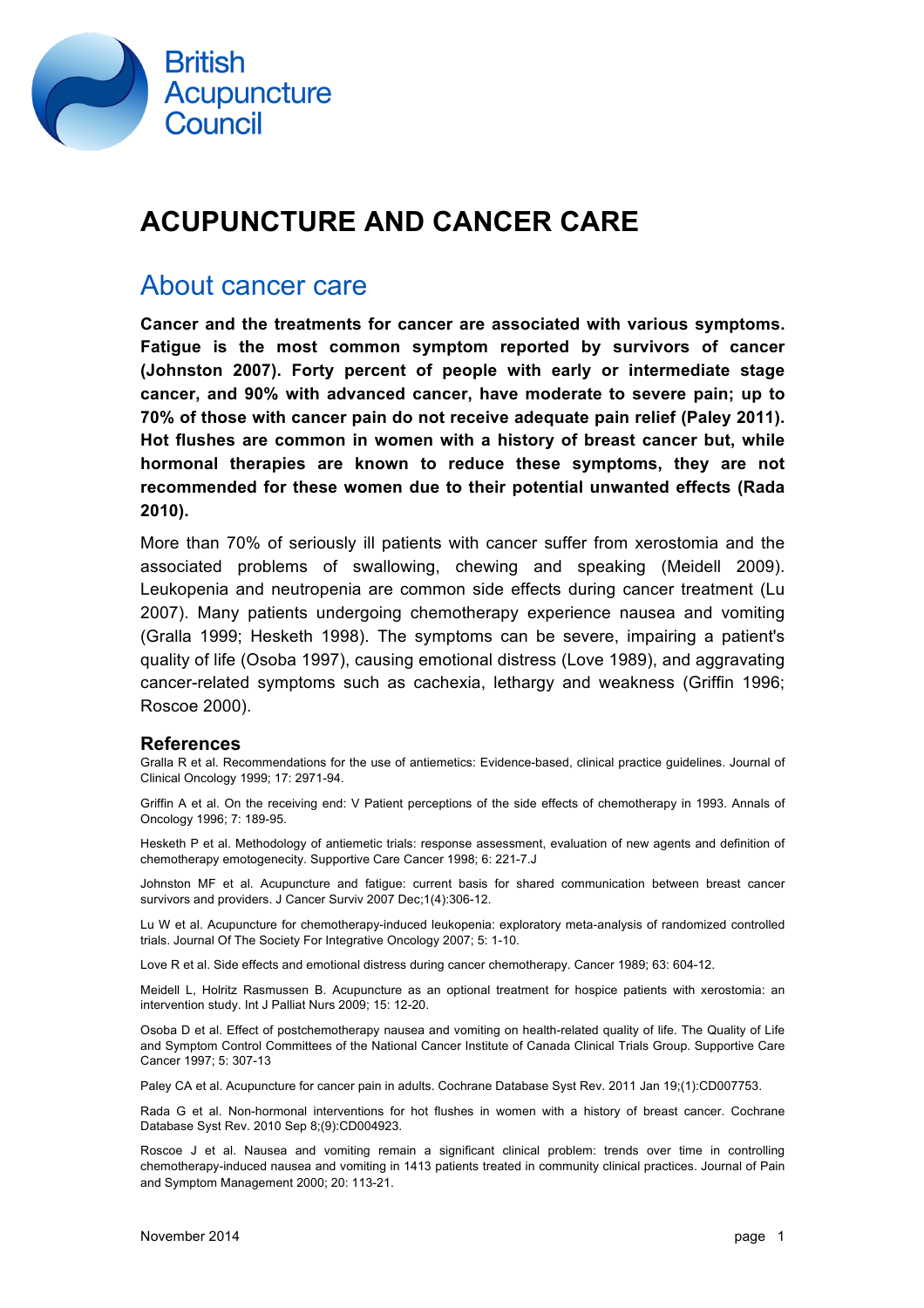## How acupuncture can help

**Pain**. One systematic review provided limited evidence that acupuncture may provide long-term pain relief in patients with cancer (Paley 2011). The review found there was a shortage of good quality trials, though more recent examples have strengthened the evidence. For example, one found it more effective than usual care for pain and dysfunction after neck dissection (Pfister 2010); in another it was more effective than cobamamide for peripheral neuropathy due to chemotherapy (Xu 2010); and a third found it to be better than sham acupuncture for joint symptoms caused by aromatase inhibitors (Crew 2010).

**Fatigue.** Two small randomised controlled trials showed that acupuncture may be more effective than sham acupuncture (Balk 2010; Molassiotis 2007), but further data is needed to make a convincing case.

**Xerostomia (radiotherapy-induced)**. A systematic review found possible benefits with acupuncture (O'Sullivan 2010), though not all the inter-group differences were significant.

**Leukopaenia**. A systematic review concluded acupuncture may possibly be effective for chemotherapy-induced leukopaenia (Lu 2007), though the studies were of poor quality. More recent randomised controlled trials found it to increase granulocyte colony-stimulating factor and improve leukopaenia (Han 2010), and to increase white blood cell values (Lu 2009).

**Vasomotor symptoms.** One systematic review of three trials in women with breast cancer (Lee 2009a), plus a further four more recent trials (Frisk 2011; Liljegren 2010; Walker 2010; Hervik 2009), provide mixed results from which it is hard to draw definite conclusions. Acupuncture has been found superior to sham in two out of three; better than venlafaxine in one out of two; similar to relaxation; and less effective than hormone therapy (but without the serious side effects). There is also a systematic review in respect of men with prostate cancer: the results were promising but very much preliminary (Lee 2009b).

**Nausea and vomiting.** Three systematic reviews found that moxibustion or acupuncture can help relieve nausea and vomiting (Lee 2010; Chao 2009; Ezzo 2006), especially in acute situations. There is more about the effects of acupuncture on these symptoms in the Nausea and Vomiting factsheet.

In general, acupuncture is believed to stimulate the nervous system and cause the release of neurochemical messenger molecules. The resulting biochemical changes influence the body's homeostatic mechanisms, thus promoting physical and emotional well-being.

Research has shown that acupuncture treatment may specifically benefit symptoms associated with cancer and its treatment by: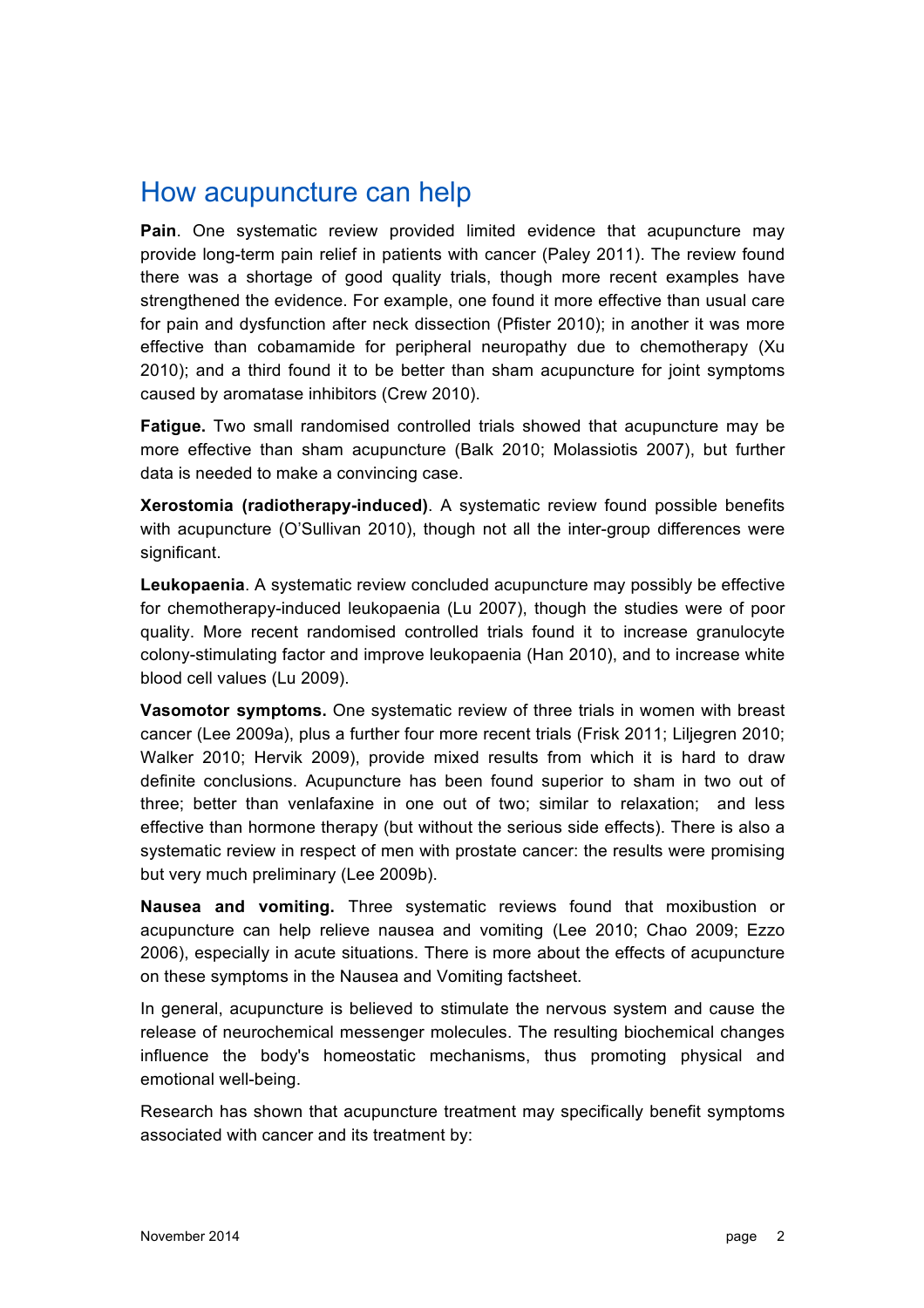- Acting on areas of the brain known to reduce sensitivity to pain and stress, as well as promoting relaxation and deactivating the 'analytical' brain, which is responsible for anxiety and worry (Hui 2010; Hui 2009);
- Regulating neurotransmitters (or their modulators) and hormones such as serotonin, noradrenaline, dopamine, GABA, neuropeptide Y and ACTH; hence altering the brains's mood chemistry to help to combat negative affective states (Lee 2009; Cheng 2009; Zhou 2008);
- Increasing the release of adenosine, which has antinociceptive properties (Goldman 2010);
- Improving muscle stiffness and joint mobility by increasing local microcirculation (Komori 2009), which aids dispersal of swelling;
- Stimulating production of endogenous opioids that affect the autonomic nervous system (Arranz 2007). Stress activates the sympathetic nervous system, while acupuncture can activate the opposing parasympathetic nervous system, which initiates the relaxation response;
- Reversing pathological changes in levels of inflammatory cytokines (Arranz 2007);
- Reducing inflammation, by promoting release of vascular and immunomodulatory factors (Kavoussi 2007, Zijlstra 2003);
- Reversing stress-induced changes in behaviour and biochemistry (Kim 2009);
- Increasing levels of T lymphocyte subsets such as CD(3) , CD(4), and CD(8) , as well as Natural Killer cells (Zhao 2010);
- Relieving nausea and vomiting by regulating gastric myo-electrical activity (Streitberger 2006) , modulating the actions of the vagal nerve and autonomic nervous system (Huang 2005), and regulating vestibular activities in the cerebellum (Streitberger 2006);
- Reducing vasopressin-induced nausea and vomiting and suppressing retrograde peristaltic contractions (Tatewaki 2005).

**N.B.** Acupuncture may be used for some of the symptoms of cancer, and the sideeffects of conventional cancer treatments, but it is not used to address the cancer itself.

### About the British Acupuncture Council

With over 3000 members, the British Acupuncture Council (BAcC) is the UK's largest professional body for traditional acupuncturists. Membership of the BAcC guarantees excellence in training, safe practice and professional conduct. To find a qualified traditional acupuncturist, contact the BAcC on 020 8735 0400 or visit www.acupuncture.org.uk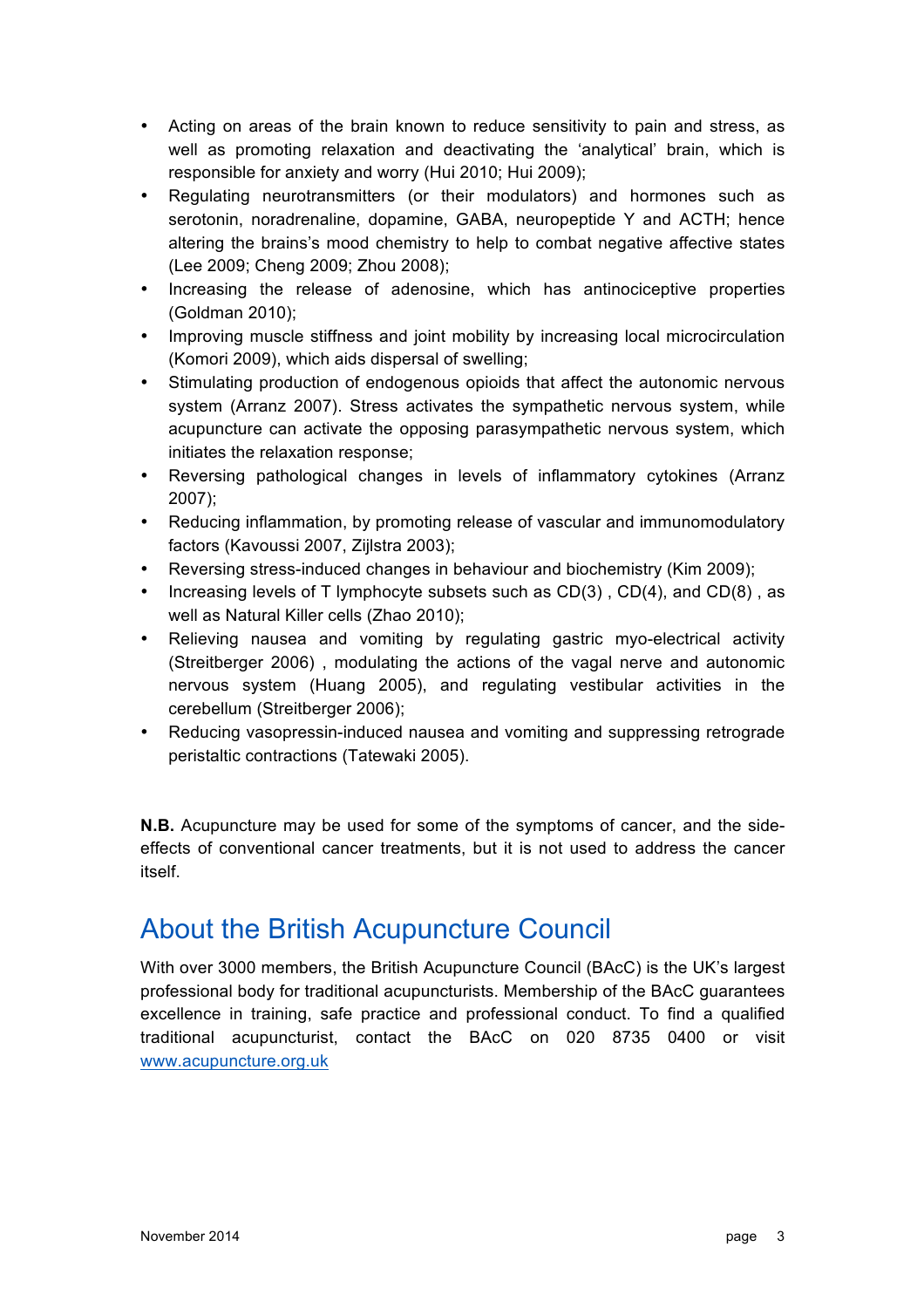# **ACUPUNCTURE AND CANCER CARE**

## The evidence

| <b>Research</b>                                                                                                                                                                                                                              | <b>Conclusion</b>                                                                                                                                                                                                                                                                                                                                                                                                                                                                                                                                                                                                                                                                                                                                                                                                                                                                                                                                                                                                                                                                                                                                                                                                                                                                                                                                                                                                                                                                                                                                                                                              |
|----------------------------------------------------------------------------------------------------------------------------------------------------------------------------------------------------------------------------------------------|----------------------------------------------------------------------------------------------------------------------------------------------------------------------------------------------------------------------------------------------------------------------------------------------------------------------------------------------------------------------------------------------------------------------------------------------------------------------------------------------------------------------------------------------------------------------------------------------------------------------------------------------------------------------------------------------------------------------------------------------------------------------------------------------------------------------------------------------------------------------------------------------------------------------------------------------------------------------------------------------------------------------------------------------------------------------------------------------------------------------------------------------------------------------------------------------------------------------------------------------------------------------------------------------------------------------------------------------------------------------------------------------------------------------------------------------------------------------------------------------------------------------------------------------------------------------------------------------------------------|
| <b>Systematic reviews</b>                                                                                                                                                                                                                    |                                                                                                                                                                                                                                                                                                                                                                                                                                                                                                                                                                                                                                                                                                                                                                                                                                                                                                                                                                                                                                                                                                                                                                                                                                                                                                                                                                                                                                                                                                                                                                                                                |
| Paley CA et al. Acupuncture for<br>cancer pain in adults. Cochrane<br>Database Syst Rev. 2011 Jan<br>19;(1):CD007753.                                                                                                                        | A systematic review that evaluated the efficacy of acupuncture<br>for the relief of cancer-related pain in adults. It included three<br>randomised controlled trials (involving a total of 204 patients) that<br>evaluated any type of invasive acupuncture for pain directly<br>related to cancer in adults of 18 years or over. One high quality<br>study investigated the effect of auricular acupuncture compared<br>with auricular acupuncture at 'placebo' points and with non-<br>invasive ear seeds attached at 'placebo' points. Participants in<br>the two acupuncture groups were blinded, but blinding was not<br>possible in the ear seeds group because seeds were attached<br>using tape. This may have biased results in favour of<br>acupuncture groups. Participants in the real acupuncture group<br>had lower pain scores at 2 month's follow-up than either the<br>placebo or ear seeds group. There was high risk of bias in the<br>other two studies because of low methodological quality. One<br>study that compared acupuncture with medication concluded that<br>both methods were effective in controlling pain, although<br>acupuncture was the most effective. The second study compared<br>acupuncture, point-injection and medication in participants with<br>stomach cancer. Long-term pain relief was reported for both<br>acupuncture and point-injection compared with medication during<br>the last 10 days of treatment. The reviewers concluded that there<br>was insufficient evidence to judge whether acupuncture is<br>effective in treating cancer pain in adults. |
| Lee MS et al. Moxibustion for cancer<br>care: a systematic review and meta-<br>analysis. BMC Cancer 2010; 10: 130.                                                                                                                           | A systematic review that assessed the effectiveness of<br>moxibustion for supportive cancer care. It included five<br>randomized controlled trials comparing the effects of moxibustion<br>with conventional therapy. Four trials failed to show favourable<br>effects of moxibustion for response rate compared with<br>chemotherapy (p=0.43). Two trials assessed the occurrence of<br>side effects of chemotherapy and showed favourable effects of<br>moxibustion. A meta-analysis showed significantly reduced<br>nausea and vomiting from chemotherapy for with moxibustion<br>(p=0.0005). The reviewers concluded that there is limited<br>evidence to suggest moxibustion is an effective supportive<br>cancer care in nausea and vomiting.                                                                                                                                                                                                                                                                                                                                                                                                                                                                                                                                                                                                                                                                                                                                                                                                                                                            |
| O'Sullivan EM, Higginson IJ. Clinical<br>effectiveness and safety of<br>acupuncture in the treatment of<br>irradiation-induced xerostomia in<br>patients with head and neck cancer:<br>a systematic review. Acupunct Med<br>2010; 28: 191-9. | A systematic review that looked at the evidence on clinical<br>effectiveness and safety of acupuncture in irradiation-induced<br>xerostomia in patients with head and neck cancer. In all, three<br>randomised controlled trials were included. Two trials compared<br>acupuncture with sham acupuncture, and the other had a control<br>arm of 'usual care'. Outcome measurements included salivary<br>flow rates (SFRs) in two trials and subjective questionnaires in<br>three. All three trials reported a significant reduction in<br>xerostomia versus baseline SFR (p<0.05); one reported greater                                                                                                                                                                                                                                                                                                                                                                                                                                                                                                                                                                                                                                                                                                                                                                                                                                                                                                                                                                                                       |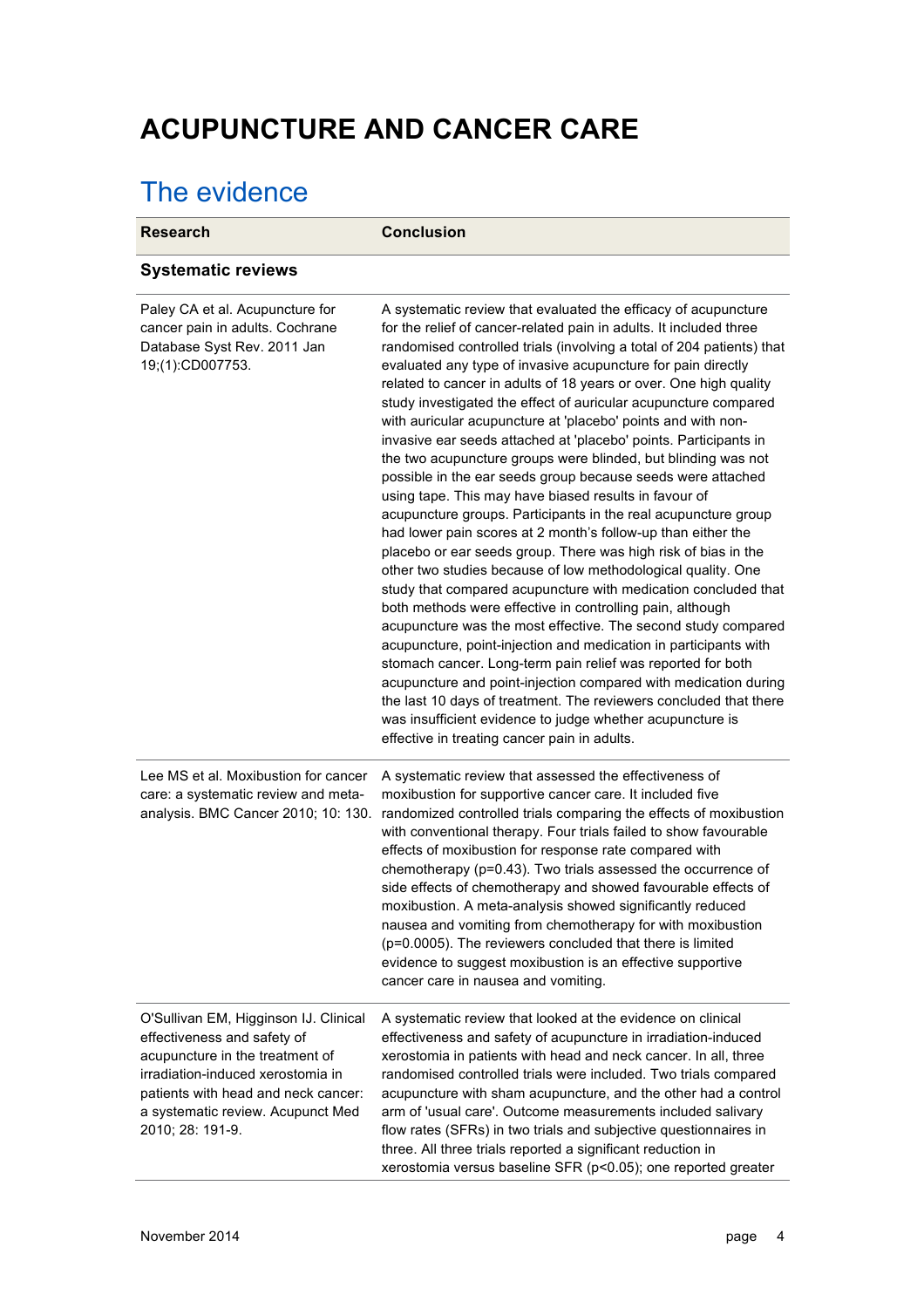|                                                                                                                                                                                                                            | effect in the intervention group for stimulated SFR (p<0.01).<br>Subjective assessment reported significant differences between<br>real acupuncture and control in two trials (p<0.02-0.05). The<br>reviewers concluded that there is limited evidence to suggest<br>that acupuncture is beneficial for irradiation-induced xerostomia.                                                                                                                                                                                                                                                                                                                                                                                                                                                                                                                                                                                                                                                                                                                                                                                                                                                                                                                                                                                                                                                            |
|----------------------------------------------------------------------------------------------------------------------------------------------------------------------------------------------------------------------------|----------------------------------------------------------------------------------------------------------------------------------------------------------------------------------------------------------------------------------------------------------------------------------------------------------------------------------------------------------------------------------------------------------------------------------------------------------------------------------------------------------------------------------------------------------------------------------------------------------------------------------------------------------------------------------------------------------------------------------------------------------------------------------------------------------------------------------------------------------------------------------------------------------------------------------------------------------------------------------------------------------------------------------------------------------------------------------------------------------------------------------------------------------------------------------------------------------------------------------------------------------------------------------------------------------------------------------------------------------------------------------------------------|
| Chao LF et al. The efficacy of<br>acupoint stimulation for the<br>management of therapy-related<br>adverse events in patients with<br>breast cancer: a systematic review.<br>Breast Cancer Res Treat 2009; 118:<br>255-67. | A systematic review that assessed the evidence on the use of<br>acupoint stimulation for managing therapy-related adverse<br>events in patients with breast cancer. A total of 26 clinical trials,<br>18 in English and eight in Chinese, were included. They<br>assessed the application of acupoint stimulation on six disparate<br>conditions related to anticancer therapies, including vasomotor<br>syndrome, chemotherapy-induced nausea and vomiting,<br>lymphoedema, post-operation pain, aromatase inhibitors-related<br>joint pain and leukopenia. Methods of acupoint stimulation<br>included traditional acupuncture, acupressure,<br>electroacupuncture, and the use of a magnetic device on<br>acupuncture points. Overall, 23 trials (88%) reported positive<br>outcomes on at least one of the conditions examined. However,<br>only nine trials (35%) were of high quality. Three of these found<br>that acupoint stimulation on P6 was beneficial to chemotherapy-<br>induced nausea and vomiting. For other adverse events, the<br>quality of many of the trials identified was found to be poor and<br>no conclusive remarks could be made. The reviewers concluded<br>that acupoint stimulation, particularly acupressure on the P6<br>acupoint, appears to be beneficial in the management of<br>chemotherapy-induced nausea and vomiting, especially in the<br>acute phase. |
|                                                                                                                                                                                                                            |                                                                                                                                                                                                                                                                                                                                                                                                                                                                                                                                                                                                                                                                                                                                                                                                                                                                                                                                                                                                                                                                                                                                                                                                                                                                                                                                                                                                    |
| Lee MS et al. Acupuncture for<br>treating hot flashes in breast cancer<br>patients: a systematic review. Breast<br>Cancer Res Treat 2009a; 115:497-<br>503.                                                                | A systematic review that assessed the effectiveness of<br>acupuncture as a treatment option for hot flushes in patients with<br>breast cancer. Three randomised clinical trials comparing real<br>with sham acupuncture were included. One trial showed<br>favourable effects of acupuncture in reducing hot flushes<br>frequency, while the other two failed to do so. The meta-analysis<br>showed significant effects of acupuncture compared with sham<br>acupuncture (p=0.05). One trial compared the effects of<br>electroacupuncture (EA) with hormone replacement therapy.<br>Hormone therapy was more effective than EA. Another trial<br>compared acupuncture with venlafaxine and reported no<br>significant intergroup difference. A further trial compared<br>acupuncture with applied relaxation and failed to show a<br>significant intergroup difference. The reviewers concluded that<br>the evidence to suggest acupuncture is an effective treatment of<br>hot flushes in patients with breast cancer was not convincing.                                                                                                                                                                                                                                                                                                                                                        |
| Lee MS et al. Acupuncture for<br>treating hot flushes in men with<br>prostate cancer: a systematic review.<br>Support Care Cancer 2009b; 17:<br>763-70.                                                                    | A systematic review that assessed the effects of acupuncture as<br>a treatment for hot flushes in patients with prostate cancer. Six<br>studies were included. One randomised clinical trial compared<br>the effects of manual acupuncture with acupuncture plus electro-<br>acupuncture. The other five studies were uncontrolled<br>observational studies and therefore had limitations. The<br>reviewers concluded that the evidence to suggest an effect with<br>acupuncture on hot flushes in patients with prostate cancer was<br>not convincing.                                                                                                                                                                                                                                                                                                                                                                                                                                                                                                                                                                                                                                                                                                                                                                                                                                            |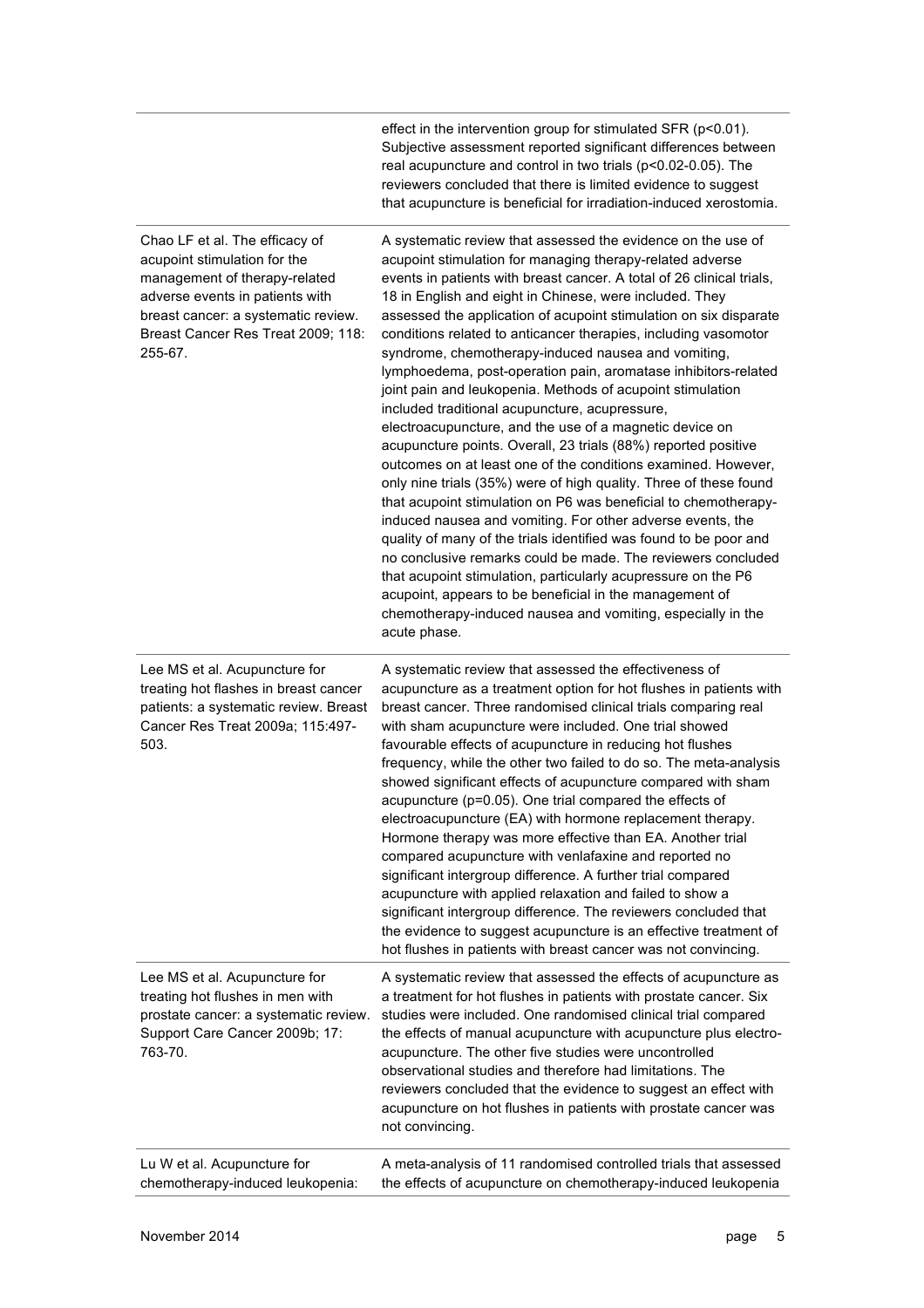| exploratory meta-analysis of<br>randomized controlled trials. Journal<br>of the Society For Integrative<br>Oncology 2007; 5: 1-10.                                 | and neutropenia. It included a total of 682 patients who were<br>undergoing or had just completed chemotherapy or<br>chemoradiotherapy, and who were allocated to either<br>acupuncture therapy or usual care. The methodological quality of<br>the trials was considered poor. In the seven trials in which white<br>blood cell (WBC) counts were available, acupuncture use was<br>associated with an increase in leukocytes in patients during<br>chemotherapy or chemoradiotherapy, ( $p < .0001$ ). The reviewers<br>concluded that the inferior quality and publication bias present in<br>the studies included may have led to a false-positive estimation<br>and that the positive results should be treated in an exploratory<br>nature only.                                                                                                                                                                                                                                                                                                                                                                                                                                                                                                                                                                                                                                                                                                                                                                  |
|--------------------------------------------------------------------------------------------------------------------------------------------------------------------|-------------------------------------------------------------------------------------------------------------------------------------------------------------------------------------------------------------------------------------------------------------------------------------------------------------------------------------------------------------------------------------------------------------------------------------------------------------------------------------------------------------------------------------------------------------------------------------------------------------------------------------------------------------------------------------------------------------------------------------------------------------------------------------------------------------------------------------------------------------------------------------------------------------------------------------------------------------------------------------------------------------------------------------------------------------------------------------------------------------------------------------------------------------------------------------------------------------------------------------------------------------------------------------------------------------------------------------------------------------------------------------------------------------------------------------------------------------------------------------------------------------------------|
| Ezzo JM et al. Acupuncture-point<br>stimulation for chemotherapy-<br>induced nausea or vomiting.<br>Cochrane Database of Systematic<br>Reviews.(2):CD002285, 2006. | A systematic review that assessed the effectiveness of<br>acupuncture-point stimulation on acute and delayed<br>chemotherapy-induced nausea and vomiting in cancer patients.<br>Eleven randomised trials (involving a total of 1,247 patients)<br>were pooled. Overall, acupuncture-point stimulation given by any<br>method reduced the incidence of acute vomiting (RR p=0.04),<br>but not acute or delayed nausea severity compared to control. By<br>modality, stimulation with needles reduced the proportion of<br>acute vomiting (RR p=0.01), but not acute nausea severity.<br>Electroacupuncture reduced the proportion of acute vomiting<br>(p=0.02), but manual acupuncture did not; delayed symptoms for<br>acupuncture were not reported. Acupressure reduced mean<br>acute nausea severity (p=0.04), but not acute vomiting or<br>delayed symptoms. Non-invasive electrostimulation showed no<br>benefit for any outcome. All trials used concomitant<br>pharmacologic antiemetics, and all, except electroacupuncture<br>trials, used state-of-the-art antiemetics. The reviewers concluded<br>that this data complements that on post-operative nausea and<br>vomiting, suggesting a biologic effect of acupuncture-point<br>stimulation. They also concluded that electroacupuncture has<br>demonstrated benefits for chemotherapy-induced acute vomiting,<br>and that self-administered acupressure appears to have a<br>protective effect for acute nausea and can readily be taught to<br>patients. |

#### **Randomised controlled trials**

#### **Fatigue**

| Balk J et al. Pilot, randomized,<br>modified, double-blind, placebo-<br>controlled trial of acupuncture for<br>cancer-related fatigue. J Soc Integr<br>Oncol 2009; 7: 4-11. | A randomised controlled trial that assessed the effects of<br>acupuncture in the treatment of cancer-related fatique. A total of<br>27 patients were allocated to 'true' or sham acupuncture during a<br>6-week course of radiation therapy. Both true and sham<br>acupuncture groups had improved fatigue, fatigue distress,<br>quality of life, and depression from baseline to 10 weeks, but the<br>differences between the groups were not statistically significant.<br>The true acupuncture group improved more than the sham on<br>the Functional Assessment of Chronic Illness Therapy-Fatique<br>Subscale (5.50 v. 3.73 points), but again this difference was not<br>statistically significant. However, the study was underpowered to<br>find a statistically significant difference, so the researchers were<br>able to conclude that patients with cancer-related fatigue may<br>benefit more from true than sham acupuncture. |
|-----------------------------------------------------------------------------------------------------------------------------------------------------------------------------|---------------------------------------------------------------------------------------------------------------------------------------------------------------------------------------------------------------------------------------------------------------------------------------------------------------------------------------------------------------------------------------------------------------------------------------------------------------------------------------------------------------------------------------------------------------------------------------------------------------------------------------------------------------------------------------------------------------------------------------------------------------------------------------------------------------------------------------------------------------------------------------------------------------------------------------------|
|                                                                                                                                                                             |                                                                                                                                                                                                                                                                                                                                                                                                                                                                                                                                                                                                                                                                                                                                                                                                                                                                                                                                             |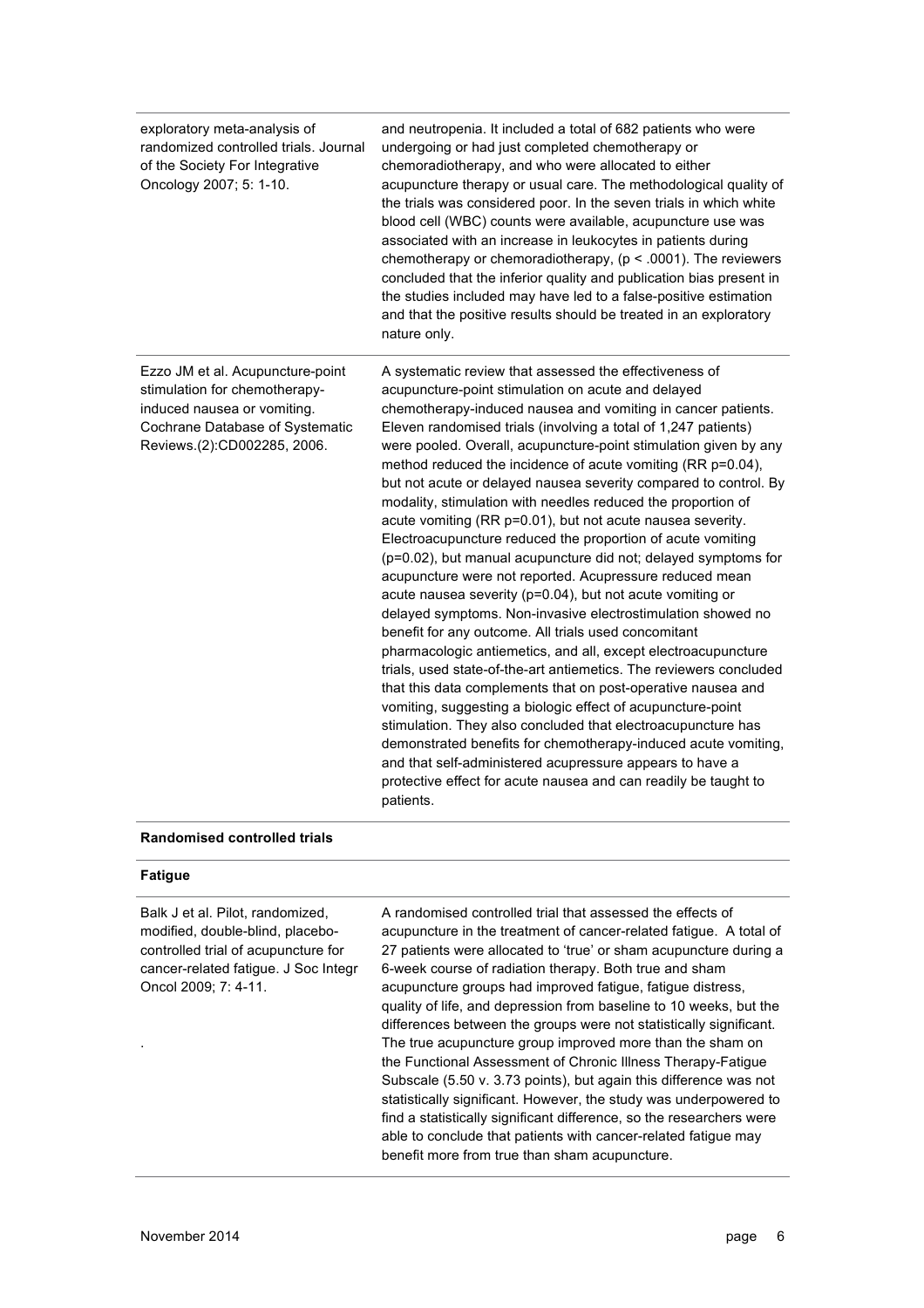of cancer-related fatigue after chemotherapy with acupuncture and acupressure: a randomised controlled trial. Complementary Therapies in Medicine 2007; 15: 228- 37.

Molassiotis A et al. The management A randomised controlled trial that looked at the effects of acupuncture and acupressure in managing cancer-related fatigue. Forty-seven patients with cancer who experienced moderate to severe fatigue were randomised either to an acupuncture group, an acupressure group or a sham acupressure group. Significant improvements were found with regards to General fatigue (p<0.001), Physical fatigue (p=0.016), Activity (p=0.004) and Motivation (p=0.024). At the end of the intervention, there was a 36% improvement in fatigue levels in the acupuncture group, while the acupressure group improved by 19% and the sham acupressure by 0.6%. Improvements were observed even 2 weeks after treatments, although they were lower (22%, 15%, 7%, respectively). Acupuncture was a more effective method than acupressure or sham acupressure. The researchers concluded that acupuncture shows great potential in the management of cancer-related fatigue.

#### **Pain**

| and dysfunction after neck<br>dissection: results of a randomized<br>controlled trial. J Clin Oncol 2010;<br>28: 2565-70.                                                                                                                | Pfister DG et al. Acupuncture for pain A randomised controlled trial that assessed whether acupuncture<br>reduces pain and dysfunction in patients with cancer with a<br>history of neck dissection. A secondary objective was to<br>determine whether acupuncture relieves dry mouth in this<br>population. In all, 58 patients with chronic pain or dysfunction<br>attributed to neck dissection were randomly assigned to weekly<br>acupuncture or usual care (e.g. physical therapy, analgesia,<br>and/or NSAIDs) for 4 weeks. Constant-Murley scores (a<br>composite measure of pain, function, and activities of daily living,<br>and the primary outcome measure) improved more in the<br>acupuncture group (p=0.008). It also produced greater<br>improvement in reported xerostomia (p=0.02). The researchers<br>concluded that, in patients with cancer and post neck dissection,<br>acupuncture results in significant reductions in pain, dysfunction,<br>and xerostomia compared to usual care. |
|------------------------------------------------------------------------------------------------------------------------------------------------------------------------------------------------------------------------------------------|--------------------------------------------------------------------------------------------------------------------------------------------------------------------------------------------------------------------------------------------------------------------------------------------------------------------------------------------------------------------------------------------------------------------------------------------------------------------------------------------------------------------------------------------------------------------------------------------------------------------------------------------------------------------------------------------------------------------------------------------------------------------------------------------------------------------------------------------------------------------------------------------------------------------------------------------------------------------------------------------------------------|
| Xu WR et al. Clinical randomized<br>controlled study on acupuncture for<br>treatment of peripheral neuropathy<br>induced by chemotherapeutic drugs.<br>Zhongguo Zhen Jiu. 2010; 30: 457-<br>60.                                          | A randomised controlled trial that assessed whether acupuncture<br>is an effective treatment for peripheral neuropathy induced by<br>chemotherapeutic drugs. Sixty-four patients with neuropathy<br>induced by paclitaxel or oxaliplatin were allocated to acupuncture<br>or intramuscular injections of cobamamide. Peripheral<br>neuropathy within the two groups was compared using a<br>questionnaire administered before and after treatment. The total<br>effective rate for sensory nerve disorder in the acupuncture<br>group was 66.7%, significantly greater than that of 40.0% in the<br>medication group (p<0.05). The researchers concluded that<br>acupuncture is more effective than cobamamide for treatment of<br>peripheral neuropathy induced by chemotherapeutic drugs, and<br>particularly for moderate and severe sensory nerve disorder<br>induced by paclitaxel.                                                                                                                     |
| Crew KD et al. Randomized, blinded,<br>sham-controlled trial of acupuncture<br>for the management of aromatase<br>inhibitor-associated joint symptoms<br>in women with early-stage breast<br>cancer. J Clin Oncol 2010; 28: 1154-<br>60. | A randomised controlled trial that investigated the effects of<br>acupuncture in 43 postmenopausal women with early-stage<br>breast cancer being treated with aromatase inhibitors and<br>experiencing arthralgias. 'True' acupuncture (TA) was compared<br>with sham acupuncture (SA) for 6 weeks. Outcome measures<br>included the Brief Pain Inventory-Short Form (BPI-SF; the<br>primary outcome measure), Western Ontario and McMaster                                                                                                                                                                                                                                                                                                                                                                                                                                                                                                                                                                  |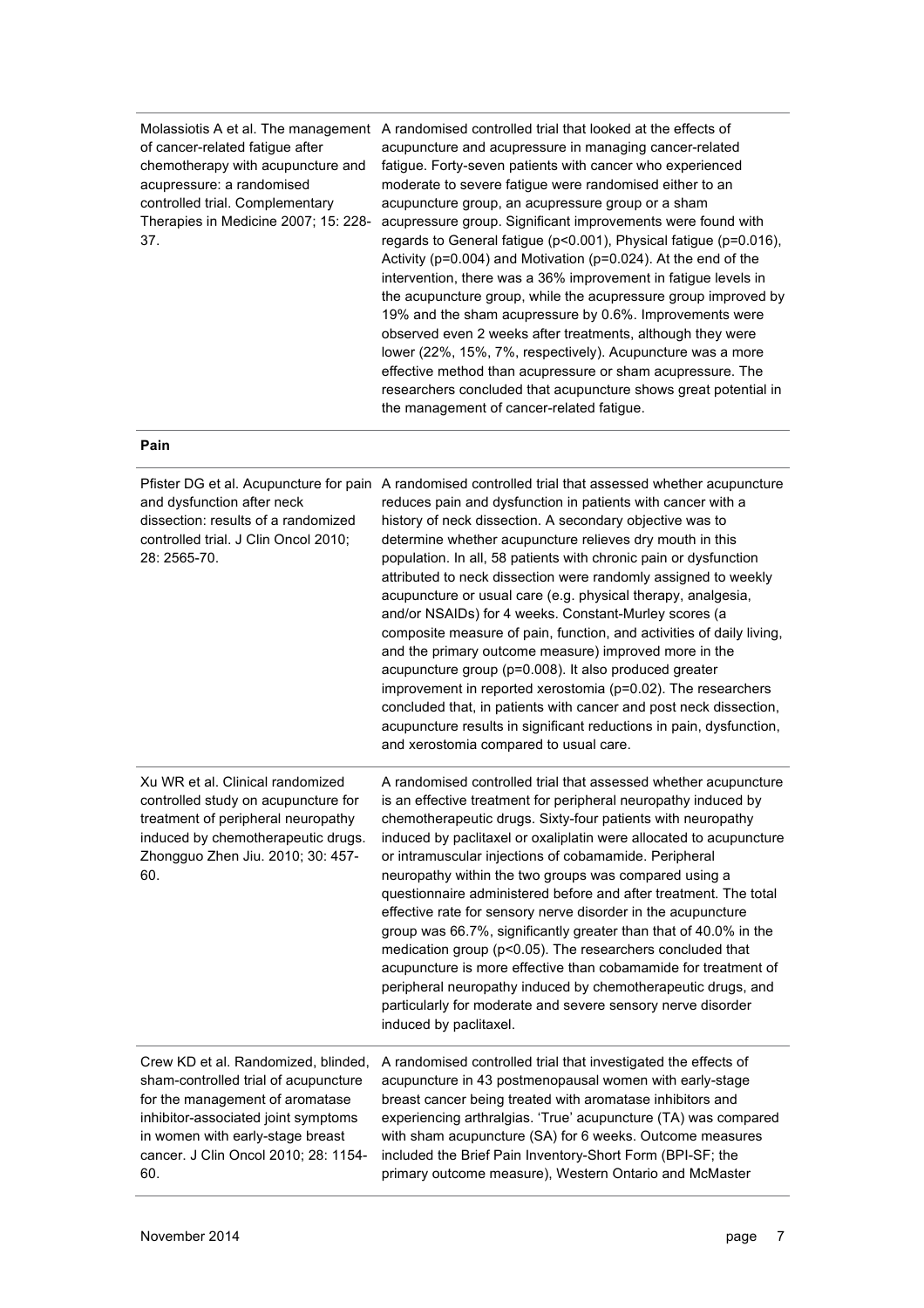Universities Osteoarthritis Index (WOMAC), and Modified Score for the Assessment of Chronic Rheumatoid Affections of the Hands (M-SACRAH) obtained at baseline and at 3 and 6 weeks. The mean BPI-SF worst pain scores at 6 weeks, were lower for TA compared with SA (3.0 vs. 5.5; p<0.001). There were also differences between TA and SA in pain severity (2.6 vs. 4.5; p=0.003) and pain-related interference (2.5 vs. 4.5; p=0.002) at 6 weeks. Similar findings were seen for the WOMAC and M-SACRAH scores. The acupuncture intervention was welltolerated. The researchers concluded that women with aromatase inhibitor-induced arthralgias treated with 'true' acupuncture had significant improvement of joint pain and stiffness, which was not seen with sham acupuncture, and it is an effective and well-tolerated strategy for managing this common treatment-related side effect.

#### **Vasomotor symptoms**

| Liljegren A et al. Reducing<br>vasomotor symptoms with<br>acupuncture in breast cancer<br>patients treated with adjuvant<br>tamoxifen: a randomized controlled<br>trial. Breast Cancer Res Treat. 2010<br>Dec 14. [Epub ahead of print] | Eighty-four breast cancer patients suffering from hot flushes and<br>sweating were randomized to receive either true or control (non-<br>insertive stimulation at non-points) acupuncture twice a week for<br>5 weeks. Both groups reported improvement regarding severity<br>and frequencies in hot flushes and sweating but with no<br>statistical difference between them. The acupuncture group was<br>superior for severity of night sweating. No significant differences<br>in hormonal levels were found before and after treatment. It was<br>concluded that both true and sham acupuncture reduce<br>vasomotor symptoms in breast cancer patients treated with<br>adjuvant tamoxifen.                                                                                                                                                                                                                                                                                                                                                                                                                                                                                                                                                                                                                                                                                                                                                                                                                                                           |
|-----------------------------------------------------------------------------------------------------------------------------------------------------------------------------------------------------------------------------------------|----------------------------------------------------------------------------------------------------------------------------------------------------------------------------------------------------------------------------------------------------------------------------------------------------------------------------------------------------------------------------------------------------------------------------------------------------------------------------------------------------------------------------------------------------------------------------------------------------------------------------------------------------------------------------------------------------------------------------------------------------------------------------------------------------------------------------------------------------------------------------------------------------------------------------------------------------------------------------------------------------------------------------------------------------------------------------------------------------------------------------------------------------------------------------------------------------------------------------------------------------------------------------------------------------------------------------------------------------------------------------------------------------------------------------------------------------------------------------------------------------------------------------------------------------------|
| Walker EM et al. Acupuncture versus<br>venlafaxine for the management of<br>vasomotor symptoms in patients with<br>hormone receptor-positive breast<br>cancer: a randomized controlled trial.<br>J Clin Oncol 2010; 28: 634-40.         | A randomised controlled trial to see if acupuncture may be<br>effective in reducing vasomotor symptoms from anti-oestrogen<br>hormone treatment for breast cancer. It also assessed whether<br>acupuncture produces fewer unwanted effects than venlafaxine,<br>a drug used commonly to treat these vasomotor symptoms. Fifty<br>patients were assigned to receive 12 weeks of acupuncture or<br>venlafaxine treatment. Health outcomes were measured for up to<br>1 year post-treatment. Both groups had similar and significant<br>decreases in hot flushes, depressive symptoms, and other<br>adverse quality-of-life symptoms, and had significant<br>improvements in mental health. However, by 2 weeks post-<br>treatment, the venlafaxine group experienced significant<br>increases in hot flushes, whereas hot flushes in the acupuncture<br>group remained at low levels. The venlafaxine group<br>experienced 18 incidences of unwanted effects (e.g. nausea, dry<br>mouth, dizziness, anxiety), whereas the acupuncture group<br>experienced no negative unwanted effects. Acupuncture had the<br>additional benefit of improving sex drive in some women, and<br>most reported an improvement in their energy, clarity of thought,<br>and sense of well-being. The researchers concluded that<br>acupuncture appears to be similarly effective to drug therapy in<br>terms of improving vasomotor symptoms in women on anti-<br>oestrogen treatment for breast cancer. Furthermore, it is a safe,<br>and results in fewer unwanted effects. |
|                                                                                                                                                                                                                                         | $I_{\text{ball}}$ $I_{\text{Molond}}$ $\Omega$ $\Lambda$ cunumature for $\Lambda$ rendemised controlled trial that investigated the efficiency of                                                                                                                                                                                                                                                                                                                                                                                                                                                                                                                                                                                                                                                                                                                                                                                                                                                                                                                                                                                                                                                                                                                                                                                                                                                                                                                                                                                                        |

Hervik J, Mjaland O. Acupuncture for A randomised controlled trial that investigated the efficacy of the treatment of hot flashes in breast acupuncture in 59 women following breast cancer surgery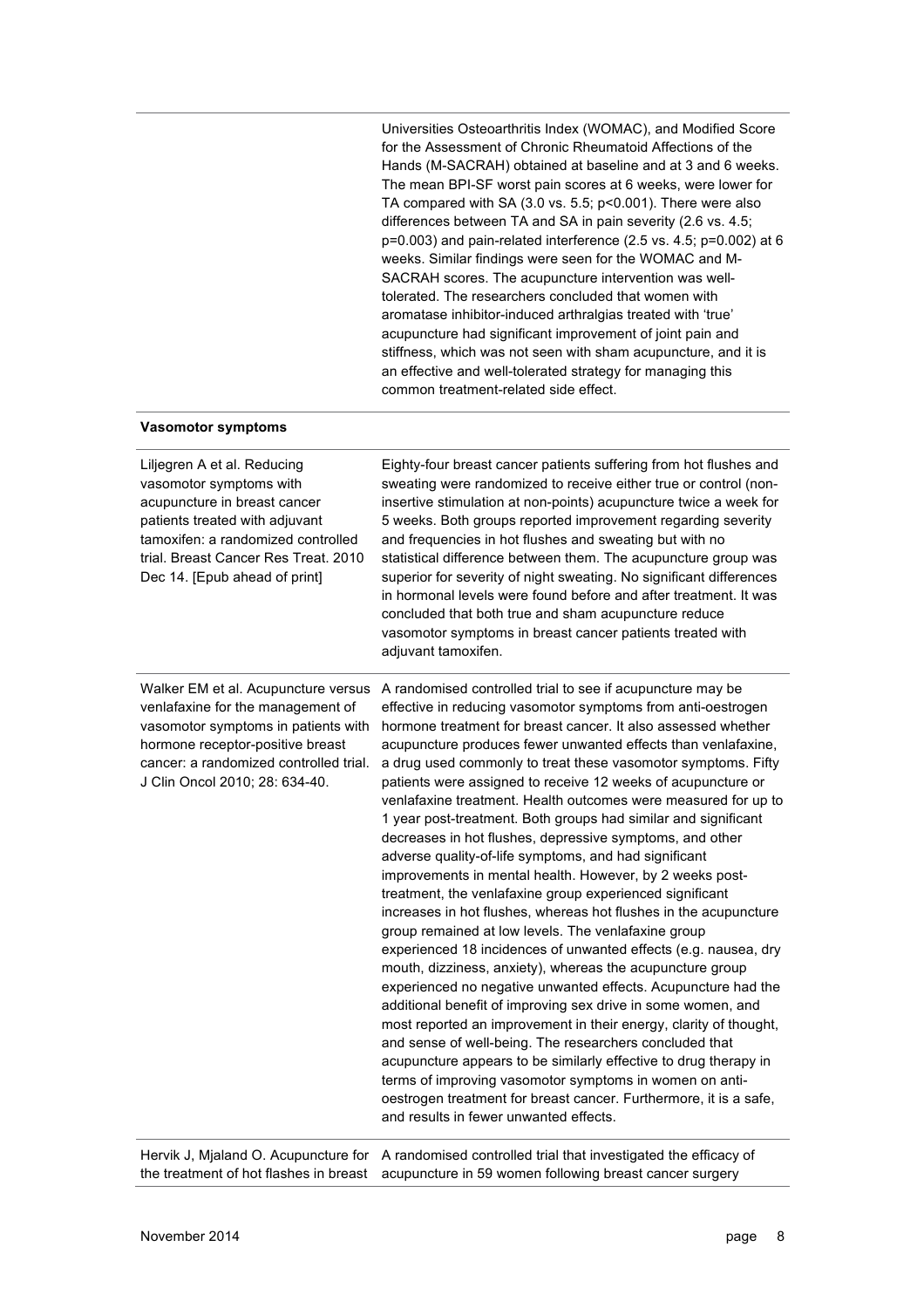| cancer patients, a randomized,<br>controlled trial. Breast Cancer Res<br>Treat 2009; 116: 311-6.                                                                                                                                       | suffering from hot flushes as a result of anti-oestrogen<br>medication (tamoxifen). The women were allocated to 10 weeks<br>of traditional Chinese acupuncture or sham acupuncture. During<br>the treatment period, the mean number of hot flushes was<br>significantly reduced by traditional Chinese acupuncture (by 50%<br>during the day and almost 60% at night), and was further<br>reduced (by 30% both day and night) during the next 12 weeks.<br>In the sham acupuncture group, while there was a significant<br>reduction (by 25%) in hot flushes in the day during the treatment<br>period, this effect did not last during the following 12 weeks, and<br>there was no reduction in hot flushes at night. The Kupperman<br>index was reduced by 44% from baseline to the end of the<br>treatment period in the traditional Chinese acupuncture group,<br>and this was largely maintained 12 weeks after treatment ended.<br>No corresponding changes were seen in the sham acupuncture<br>group. The researchers concluded that, compared with sham<br>acupuncture, traditional Chinese acupuncture seems to provide<br>effective relief from hot flushes (both day and night) in women<br>who have had surgery for breast cancer and are being treated<br>with tamoxifen. This treatment effect seems to coincide with a<br>general health improvement measured using the validated<br>Kupperman index. |
|----------------------------------------------------------------------------------------------------------------------------------------------------------------------------------------------------------------------------------------|-----------------------------------------------------------------------------------------------------------------------------------------------------------------------------------------------------------------------------------------------------------------------------------------------------------------------------------------------------------------------------------------------------------------------------------------------------------------------------------------------------------------------------------------------------------------------------------------------------------------------------------------------------------------------------------------------------------------------------------------------------------------------------------------------------------------------------------------------------------------------------------------------------------------------------------------------------------------------------------------------------------------------------------------------------------------------------------------------------------------------------------------------------------------------------------------------------------------------------------------------------------------------------------------------------------------------------------------------------------------------------------------------------------------------|
| Frisk J et al. Long-term follow-up of<br>acupuncture and hormone therapy<br>on hot flushes in women with breast<br>cancer: a prospective, randomized,<br>controlled multicenter trial.<br>Climacteric 2008; 11: 166-74.                | A randomised controlled trial that evaluated the effects of electro-<br>acupuncture (EA) for 12 weeks and hormone therapy (HT) for 2<br>years on vasomotor symptoms in 45 women with a history of<br>breast cancer. The number of hot flushes, and distress caused<br>by them, was recorded daily before, during and up to 24 months<br>after the start of treatment. The median number of hot flushes<br>per 24 hours decreased from 9.6 to 4.3 (p<0.001) at the end of<br>the 12-week EA treatment period and at 12 months' follow-up 4.9<br>(n=14); For the 18 women on hormone therapy the number of<br>flushes decreased from 6.6 to 0.0 at 12 weeks.                                                                                                                                                                                                                                                                                                                                                                                                                                                                                                                                                                                                                                                                                                                                                            |
| Frisk J, et al. Acupuncture improves<br>health-related quality-of-life (HRQoL)<br>and sleep in women with breast<br>cancer and hot flushes. Support Care<br>Cancer. 2011 Apr 6. [Epub ahead of<br>print]                               | In a subsequent paper the authors reported changes in sleep<br>and quality of life. The Psychological and General Well-being<br>Index and the Women's Health Questionnaire scores, as well as<br>various sleep parameters, improved significantly in both groups<br>after 12 weeks and this was maintained at the EA group's 12-<br>month follow-up. Although flushes decreased less in the EA<br>group than in the HT group, health-related quality of life improved<br>at least to the same extent and it was concluded that EA should<br>be further evaluated as a treatment for women with breast<br>cancer (especially as HT no longer can be recommended).                                                                                                                                                                                                                                                                                                                                                                                                                                                                                                                                                                                                                                                                                                                                                      |
| Nedstrand E et al. Psychological<br>well-being improves in women with<br>breast cancer after treatment with<br>applied relaxation or electro-<br>acupuncture for vasomotor symptom.<br>J Psychosom Obstet Gynaecol 2006;<br>27: 193-9. | A randomised controlled trial that evaluated the effects of applied<br>relaxation and electroacupuncture on psychological well-being in<br>38 women treated for breast cancer and suffering from<br>vasomotor symptoms. The women were allocated to either<br>treatment with electroacupuncture (EA) or applied relaxation for<br>12-weeks with 6 months follow-up. Vasomotor symptoms were<br>registered daily. A visual analogue scale was used to assess<br>climacteric symptoms; estimation of general well-being was<br>made using the Symptom Checklist, and mood using the Mood<br>Scale. Hot flushes were reduced by more than 50%. Climacteric<br>symptoms significantly decreased during treatment and<br>remained so 6 months after treatment in both groups.<br>Psychological well-being significantly improved during therapy                                                                                                                                                                                                                                                                                                                                                                                                                                                                                                                                                                            |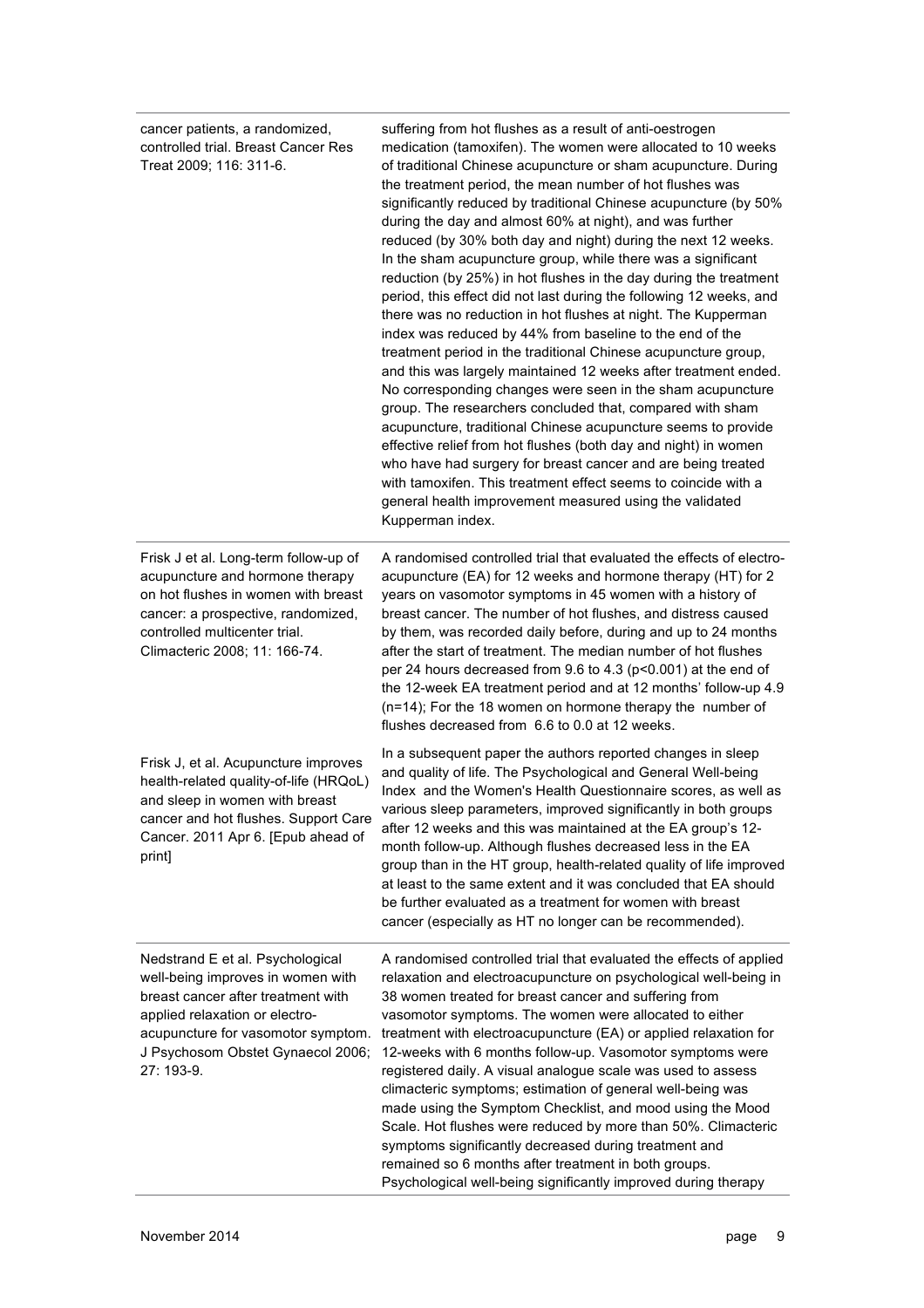and at follow-up visits in both groups. Mood improved significantly in the electroacupuncture treated group. The researchers concluded that psychological well-being is improved in women with breast cancer with both electroacupuncture and with applied relaxation for vasomotor symptoms.

#### **Leukopenia and neutropenia**

| Han YF et al. Clinical study on<br>acupuncture for leukopenia induced<br>by chemotherapy. Zhongguo Zhen<br>Jiu 2010; 30: 802-5.                                                                                       | A randomised controlled trial that explored the adjunctive<br>therapeutic effects of acupuncture for leukopenia induced by<br>chemotherapy. Eighty six patients with leukopenia after<br>chemotherapy treatment were allocated into a granulocyte<br>colony-stimulating factor (G-CSF) plus acupuncture group or a<br>G-CSF alone group. After patients were treated on the 10th day,<br>the effective rates were both 100.0% and, on the 31st day, the<br>effective rate was 98.9% in the G-CSF plus acupuncture group,<br>which was higher than 91.1% in the G-CSF alone group<br>(p<0.05). The white blood cell counts in the G-CSF plus<br>acupuncture group were higher than those in the G-CSF alone<br>group on the 10th, 17th and 24th days after treatment (all<br>p<0.05). The ratios of mature neutrophilic granulocyte in the G-<br>CSF plus acupuncture group were higher than those in the G-<br>CSF alone group at all time points (all p<0.01). The researchers<br>concluded that acupuncture can increase the therapeutic effect<br>of G-CSF, delay the decrease of white blood cells after<br>discontinuing G-CSF, and promote the maturation of neutrophilic<br>granulocytes.                                                                                                                                                    |
|-----------------------------------------------------------------------------------------------------------------------------------------------------------------------------------------------------------------------|-----------------------------------------------------------------------------------------------------------------------------------------------------------------------------------------------------------------------------------------------------------------------------------------------------------------------------------------------------------------------------------------------------------------------------------------------------------------------------------------------------------------------------------------------------------------------------------------------------------------------------------------------------------------------------------------------------------------------------------------------------------------------------------------------------------------------------------------------------------------------------------------------------------------------------------------------------------------------------------------------------------------------------------------------------------------------------------------------------------------------------------------------------------------------------------------------------------------------------------------------------------------------------------------------------------------------------------------------------|
| Lu W et al. Acupuncture for<br>chemotherapy-induced neutropenia<br>in patients with gynaecologic<br>malignancies: a pilot randomized,<br>sham-controlled clinical trial. J Altern<br>Complement Med 2009; 15: 745-53. | A randomised controlled trial that investigated the effect of<br>acupuncture administered during myelosuppressive<br>chemotherapy on white blood cell count and absolute neutrophil<br>count in 21 patients with ovarian cancer. Patients received active<br>acupuncture or sham acupuncture while undergoing<br>chemotherapy. The outcome measures were white blood cell<br>count, absolute neutrophil count, and plasma granulocyte colony-<br>stimulating factor (G-CSF). The median leukocyte value in the<br>acupuncture arm at the first day of the third cycle of<br>chemotherapy was significantly higher than in the control arm<br>(p=0.046). The incidence of grade 2-4 leukopenia was less in the<br>acupuncture arm than in the sham arm (30% versus 90%;<br>p=0.02). However, the median leukocyte nadir, neutrophil nadir,<br>and recovering absolute neutrophil count were all higher but not<br>statistically significantly different ( $p = 0.12$ -0.16). There were no<br>statistically significant differences in plasma G-CSF between the<br>two groups. The researchers concluded that, with active<br>acupuncture, they had found clinically relevant trends of higher<br>white blood cell values during one cycle of chemotherapy in<br>patients with ovarian cancer, which suggests a potential<br>myeloprotective effect. |

#### **Possible mechanisms of acupuncture**

Goldman N et al. Adenosine A1 receptors mediate local antinociceptive effects of acupuncture. Nat Neurosci 2010; May 30.

A study showing that the neuromodulator adenosine, which has anti-nociceptive properties, was released during acupuncture in mice, and that its anti-nociceptive actions required adenosine A1 receptor expression. Direct injection of an adenosine A1 receptor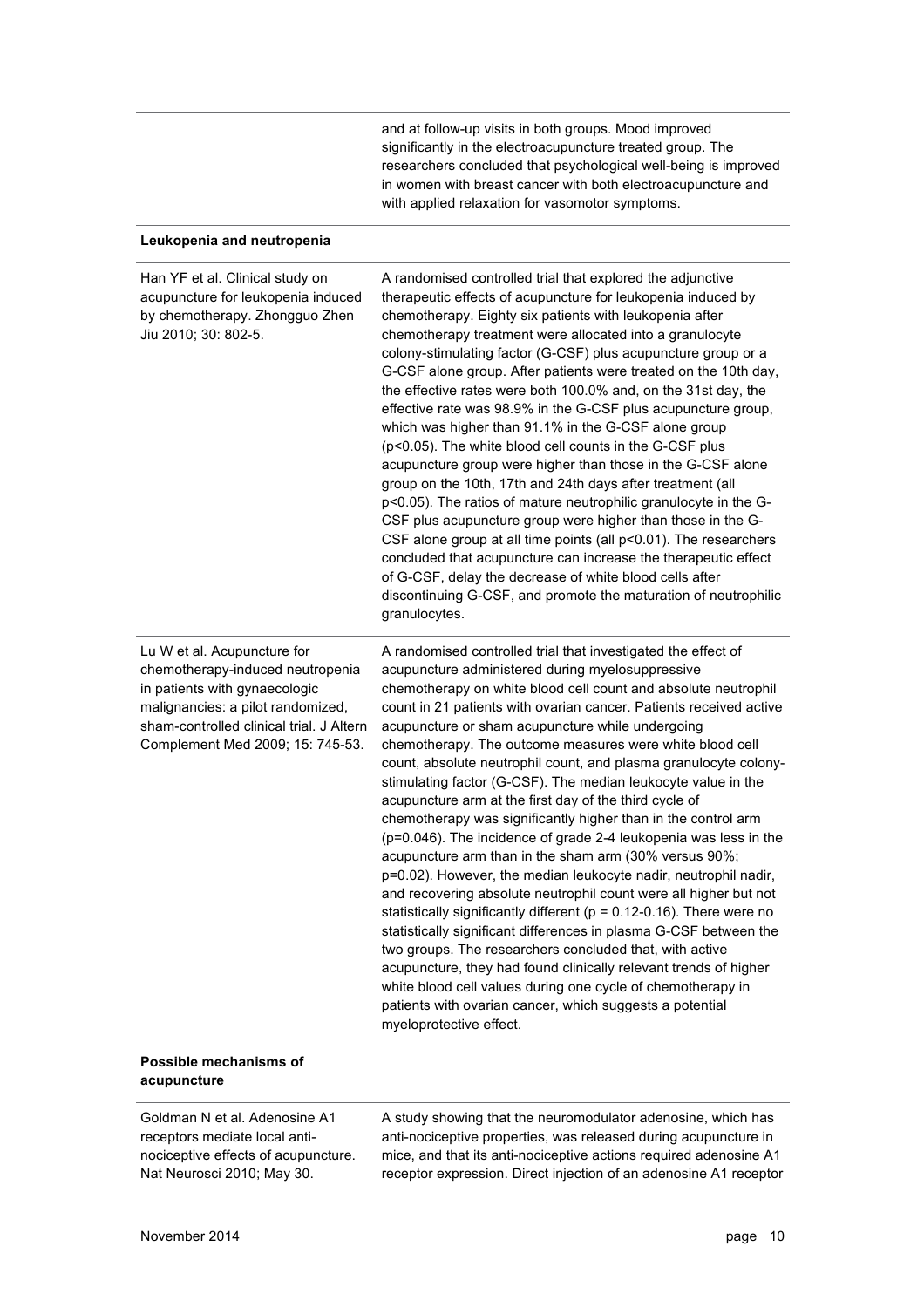|                                                                                                                                                                                                                      | agonist replicated the analgesic effect of acupuncture. Inhibition<br>of enzymes involved in adenosine degradation potentiated the<br>acupuncture-elicited increase in adenosine, as well as its anti-<br>nociceptive effect. The researchers concluded that their<br>observations indicate that adenosine mediates the effects of<br>acupuncture and that interfering with adenosine metabolism may<br>prolong the clinical benefit of acupuncture.                                                                                                                                                                                                                                                                                                                                                                                                                                                                                                                                                                                                                                                                        |
|----------------------------------------------------------------------------------------------------------------------------------------------------------------------------------------------------------------------|-----------------------------------------------------------------------------------------------------------------------------------------------------------------------------------------------------------------------------------------------------------------------------------------------------------------------------------------------------------------------------------------------------------------------------------------------------------------------------------------------------------------------------------------------------------------------------------------------------------------------------------------------------------------------------------------------------------------------------------------------------------------------------------------------------------------------------------------------------------------------------------------------------------------------------------------------------------------------------------------------------------------------------------------------------------------------------------------------------------------------------|
| Hui KK et al. Acupuncture, the limbic<br>system, and the anticorrelated<br>networks of the brain. Auton<br>Neurosci 201; 157: 81-90.                                                                                 | Studies have shown that acupuncture stimulation, when<br>associated with sensations comprising deqi, evokes deactivation<br>of a limbic-paralimbic-neocortical network, as well as activation<br>of somatosensory brain regions. These networks closely match<br>the default mode network and the anti-correlated task-positive<br>network. The effect of acupuncture on the brain is integrated at<br>multiple levels, down to the brainstem and cerebellum and<br>appears to go beyond either simple placebo or somatosensory<br>needling effects. Needling needs to be done carefully, as very<br>strong or painful sensations can attenuate or even reverse the<br>desired effects. Their results suggest that acupuncture mobilizes<br>the functionally anti-correlated networks of the brain to mediate<br>its actions, and that the effect is dependent on the<br>psychophysical response. They discuss potential clinical<br>application to disease states including chronic pain, major<br>depression, schizophrenia, autism, and Alzheimer's disease.                                                             |
| Hui K.K.-S. The salient<br>characteristics of the central effects<br>of acupuncture needling: limbic-<br>paralimbic-neocortical network<br>modulation. Human Brain Mapping<br>2009; 30: 1196-206.                    | This study assessed the results of fMRI on 10 healthy adults<br>during manual acupuncture at 3 acupuncture points and a sham<br>point on the dorsum of the foot. Although certain differences<br>were seen between real and sham points, the hemodynamic and<br>psychophysical responses were generally similar for all 4 points.<br>Acupuncture produced extensive deactivation of the limbic-<br>paralimbic-neocortical system. Clusters of deactivated regions<br>were seen in the medial prefrontal cortex, the temporal lobe and<br>the posterior medial cortex. The sensorimotor cortices, thalamus<br>and occasional paralimbic structures such as the insula and<br>anterior middle cingulate cortex showed activation. The<br>researchers concluded that their results provided additional<br>evidence that acupuncture modulates the limbic-paralimbic-<br>neocortical network. They hypothesised that acupuncture may<br>mediate its analgesic, anti-anxiety, and other therapeutic effects<br>via this intrinsic neural circuit that plays a central role in the<br>affective and cognitive dimensions of pain. |
| Zhao CL et al. Effect of acupuncture<br>on the activity of the peripheral blood<br>T lymphocyte subsets and NK cells<br>in patients with colorectal cancer liver<br>metastasis. Zhongguo Zhen Jiu<br>2010; 30: 10-2. | A study that looked at the effect of acupuncture on the immune<br>function of 60 patients with colorectal cancer liver metastasis.<br>The value of T lymphocyte subsets such as CD(3), CD(4), and<br>CD(8), as well as Natural Killer cells were obviously increased<br>after treatment, and there were significant differences between<br>them before and after treatment.                                                                                                                                                                                                                                                                                                                                                                                                                                                                                                                                                                                                                                                                                                                                                 |
| Cheng CH et al. Endogenous<br>Opiates in the Nucleus Tractus<br>Solitarius Mediate<br>Electroacupuncture-induced Sleep<br>Activities in Rats. Evid Based<br>Complement Alternat Med 2009; Sep<br>3.                  | An animal study that investigated the involvement of the nucleus<br>tractus soliatarius opioidergic system in electroacupuncture-<br>induced alterations in sleep, the findings of which suggested that<br>mechanisms of sleep enhancement may be mediated, in part,<br>by cholinergic activation, stimulation of the opioidergic neurons to<br>increase the concentrations of beta-endorphin and the<br>involvement of the µ-opioid receptors.                                                                                                                                                                                                                                                                                                                                                                                                                                                                                                                                                                                                                                                                             |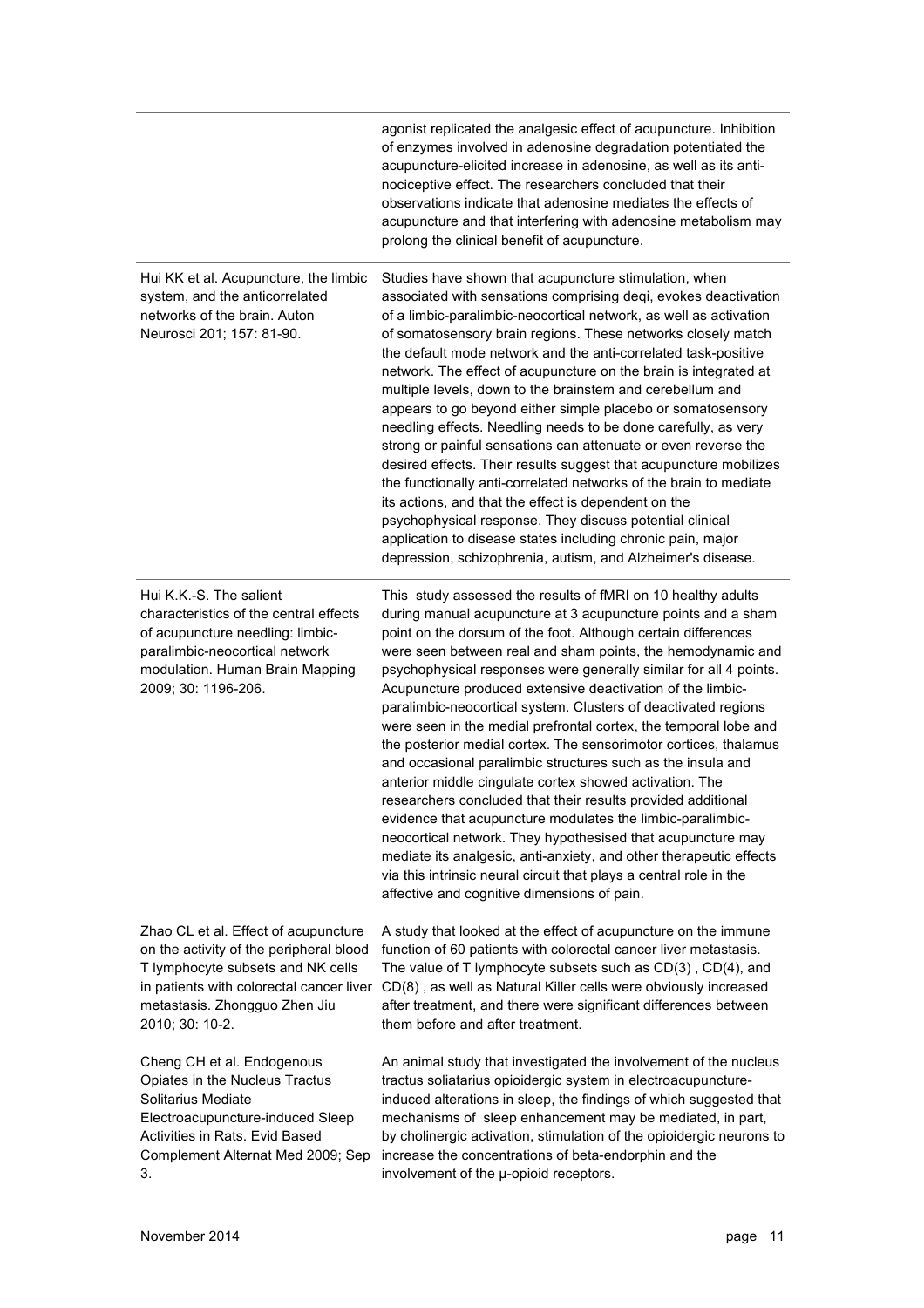| Kim H et al. The effects of<br>acupuncture stimulation at PC6<br>(Neiguan) on chronic mild stress-<br>induced biochemical and behavioral<br>responses. Neuroscience Letters.<br>2009; 460: 56-60.                                        | The effects of acupuncture on the behavioural responses<br>induced by chronic mild stress (CMS) were evaluated in rats by<br>using a maze and a sucrose intake test. C-fos expression in the<br>brain was examined by immunohistochemistry. Acupuncture<br>stimulation at point P6 (3 min) (but not at point SJ5) reversed<br>stress-induced behavioural changes and significantly attenuated<br>c-fos expression in the hypothalamus, suggesting that<br>acupuncture has a therapeutic effect on chronic stress-related<br>diseases such as depression and anxiety. |
|------------------------------------------------------------------------------------------------------------------------------------------------------------------------------------------------------------------------------------------|----------------------------------------------------------------------------------------------------------------------------------------------------------------------------------------------------------------------------------------------------------------------------------------------------------------------------------------------------------------------------------------------------------------------------------------------------------------------------------------------------------------------------------------------------------------------|
| Lee B et al. Effects of acupuncture<br>on chronic corticosterone-induced<br>depression-like behavior and<br>expression of neuropeptide Y in the<br>rats. Neuroscience Letters 2009;<br>453: 151-6.                                       | In animal studies, acupuncture has been found to significantly<br>reduce anxiety-like behaviour, and increase brain levels of<br>neuropeptide Y, which appears to correlate with reported anxiety.                                                                                                                                                                                                                                                                                                                                                                   |
| Komori M et al. Microcirculatory<br>responses to acupuncture stimulation<br>and phototherapy. Anesth Analg<br>2009; 108: 635-40.                                                                                                         | Experimental study on rabbits in which acupuncture stimulation<br>was directly observed to increase diameter and blood flow<br>velocity of peripheral arterioles, enhancing local microcirculation.                                                                                                                                                                                                                                                                                                                                                                  |
| Zhou Q et al. The effect of electro-<br>acupuncture on the imbalance<br>between monoamine<br>neurotransmitters and GABA in the<br>CNS of rats with chronic emotional<br>stress-induced anxiety. Int J Clin<br>Acupunct 2008 ; 17: 79-84. | A study of the regulatory effect of electro-acupuncture on the<br>imbalance between monoamine neurotransmitters and GABA in<br>the central nervous system of rats with chronic emotional stress-<br>induced anxiety. The levels of serotonin, noradrenaline and<br>dopamine fell significantly, while GABA levels were significantly<br>higher in the rats given acupuncture (P<0.05, or P<0.0). The<br>researchers concluded that the anti-anxiety effect of electro-<br>acupuncture may relate to its regulation of the imbalance of<br>neurotransmitters.         |
| Arranz L et al. Effect of acupuncture<br>treatment on the immune function<br>impairment found in anxious women.<br>American Journal of Chinese<br>Medicine. 2007;35(1):35-51                                                             | A study in which 34 women with anxiety received 10 acupuncture<br>treatments over a year, until complete remission. Twenty healthy,<br>non-anxious women formed the controls. Impaired immune<br>functions in anxious women (chemotaxis, phagocytosis,<br>lymphoproliferation and NK activity) were significantly improved<br>by acupuncture, coming to the values of the healthy controls.<br>The effects peaked 72 hours after a session and lasted up to a<br>month after the course finished.                                                                    |
|                                                                                                                                                                                                                                          | In an earlier paper (Arranz et al, 2007) the authors had reported<br>that acupuncture reversed the lowering of IL-2 levels and<br>elevating of TNF-alpha and cortisol seen in anxious women.<br>Therefore, these may be some of the parameters by which<br>acupuncture could exert its therapeutic action on anxiety.                                                                                                                                                                                                                                                |
| Kavoussi B, Ross BE. The<br>neuroimmune basis of anti-<br>inflammatory acupuncture. Integr<br>Cancer Ther 2007; 6: 251-7.                                                                                                                | Review article that suggests the anti-inflammatory actions of<br>traditional and electro-acupuncture are mediated by efferent<br>vagus nerve activation and inflammatory macrophage<br>deactivation.                                                                                                                                                                                                                                                                                                                                                                 |
| Huang ST et al. Increase in the vagal<br>modulation by acupuncture at<br>Neiguan point in the healthy<br>subjects. American Journal of<br>Chinese Medicine 2005; 33: 157-64.                                                             | A study that investigated whether acupuncture at the P6 point<br>could improve vagal modulation by using heart rate variability<br>analysis. In all, 39 subjects received acupuncture at the P6 point,<br>38 subjects received sham acupuncture, and 34 subjects<br>received no treatment. The normalised high-frequency power<br>was used as the index of vagal modulation, and the low-/high-                                                                                                                                                                      |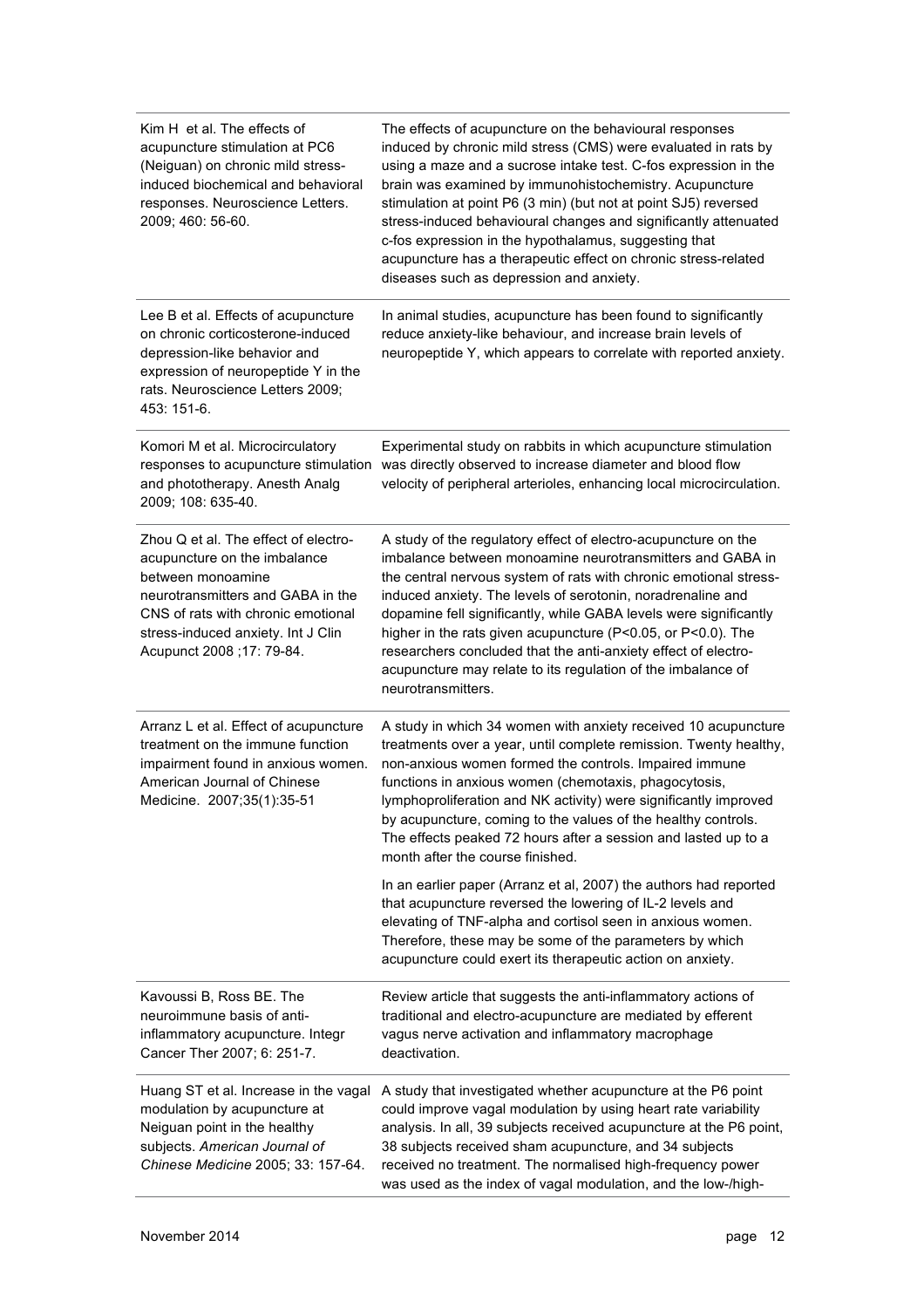|                                                                                                                                                                                                              | frequency power ratio was used as the index of sympathovagal<br>balance. The normalised high-frequency power after<br>acupuncture increased significantly from the P6 acupuncture<br>group, but not in the sham acupuncture or no-treatment group. In<br>both the P6 and sham acupuncture groups, the mean RR interval<br>(the intervals between consecutive R waves in the<br>electrocardiogram) increased significantly after acupuncture. In<br>the no-treatment group, there was no statistical difference in all<br>heart rate variability measures in the initial and later sessions.<br>The researchers concluded that acupuncture at the P6 point can<br>increase vagal modulation of the subjects. This result may be<br>helpful in the understanding of the mechanism underlying the<br>effect of acupuncture or acupressure at P6 on the lessening of<br>nausea and vomiting in clinic.                                                                                                                                                                                                                                                                                                                                                                                            |
|--------------------------------------------------------------------------------------------------------------------------------------------------------------------------------------------------------------|-----------------------------------------------------------------------------------------------------------------------------------------------------------------------------------------------------------------------------------------------------------------------------------------------------------------------------------------------------------------------------------------------------------------------------------------------------------------------------------------------------------------------------------------------------------------------------------------------------------------------------------------------------------------------------------------------------------------------------------------------------------------------------------------------------------------------------------------------------------------------------------------------------------------------------------------------------------------------------------------------------------------------------------------------------------------------------------------------------------------------------------------------------------------------------------------------------------------------------------------------------------------------------------------------|
| Tatewaki M et al. Effects of<br>acupuncture on vasopressin-induced<br>emesis in conscious dogs. American<br>Journal of Physiology - Regulatory<br>Integrative and Comparative<br>Physiology 2005. 288: 57-2. | Vasopressin, a posterior pituitary hormone, is involved in nausea<br>and vomiting in humans and dogs. To investigate the antiemetic<br>effects of acupuncture on vasopressin-induced emesis,<br>gastroduodenal motor activity and the frequency of retching and<br>vomiting were simultaneously recorded in conscious dogs.<br>Gastroduodenal motility was continuously monitored throughout<br>the experiment. Electroacupuncture (EA) was performed before,<br>during, and after the vasopressin infusion. To investigate<br>whether the opioid pathway is involved in EA-induced antiemetic<br>effects, naloxone (a central and peripheral opioid receptor<br>antagonist) or naloxone methiodide (a peripheral opioid receptor<br>antagonist) was administered before, during, and after EA and<br>vasopressin infusion. EA at P6 significantly reduced the number<br>of episodes of retching and vomiting induced by vasopressin. EA<br>at P6 also suppressed retrograde peristaltic contractions. In<br>contrast, EA at two other acupoints had no antiemetic effects.<br>The antiemetic effect of EA was abolished by pretreatment with<br>naloxone but not naloxone methiodide, suggesting that the<br>antiemetic effect of acupuncture is mediated via the central<br>opioid pathway. |
| Streitberger K et al. Acupuncture for<br>nausea and vomiting: an update of<br>clinical and experimental<br>studies. Auton Neurosci 2006; 129:<br>$107 - 17.$                                                 | An overview of clinical and experimental studies. The clinical<br>results have already been presented above. Experimental<br>studies showed effects of P6-stimulation on gastric myo-<br>electrical activity, vagal modulation and cerebella vestibular<br>activities in functional magnetic resonance imaging. There is<br>good clinical evidence from more than 40 randomised controlled<br>trials that acupuncture has some effect in preventing or<br>attenuating nausea and vomiting. A growing number of<br>experimental studies suggest mechanisms of action.                                                                                                                                                                                                                                                                                                                                                                                                                                                                                                                                                                                                                                                                                                                          |
| Zijlstra FJ et al. Anti-inflammatory<br>actions of acupuncture. Mediators<br>Inflamm 2003; 12: 59-69.                                                                                                        | An article that suggests a hypothesis for anti-inflammatory action<br>of acupuncture: Insertion of acupuncture needles initially<br>stimulates production of beta-endorphins, CGRP and substance<br>P, leading to further stimulation of cytokines and NO. While high<br>levels of CGRP have been shown to be pro-inflammatory, CGRP<br>in low concentrations exerts potent anti-inflammatory actions.<br>Therefore, a frequently applied 'low-dose' treatment of<br>acupuncture could provoke a sustained release of CGRP with<br>anti-inflammatory activity, without stimulation of pro-inflammatory<br>cells.                                                                                                                                                                                                                                                                                                                                                                                                                                                                                                                                                                                                                                                                              |